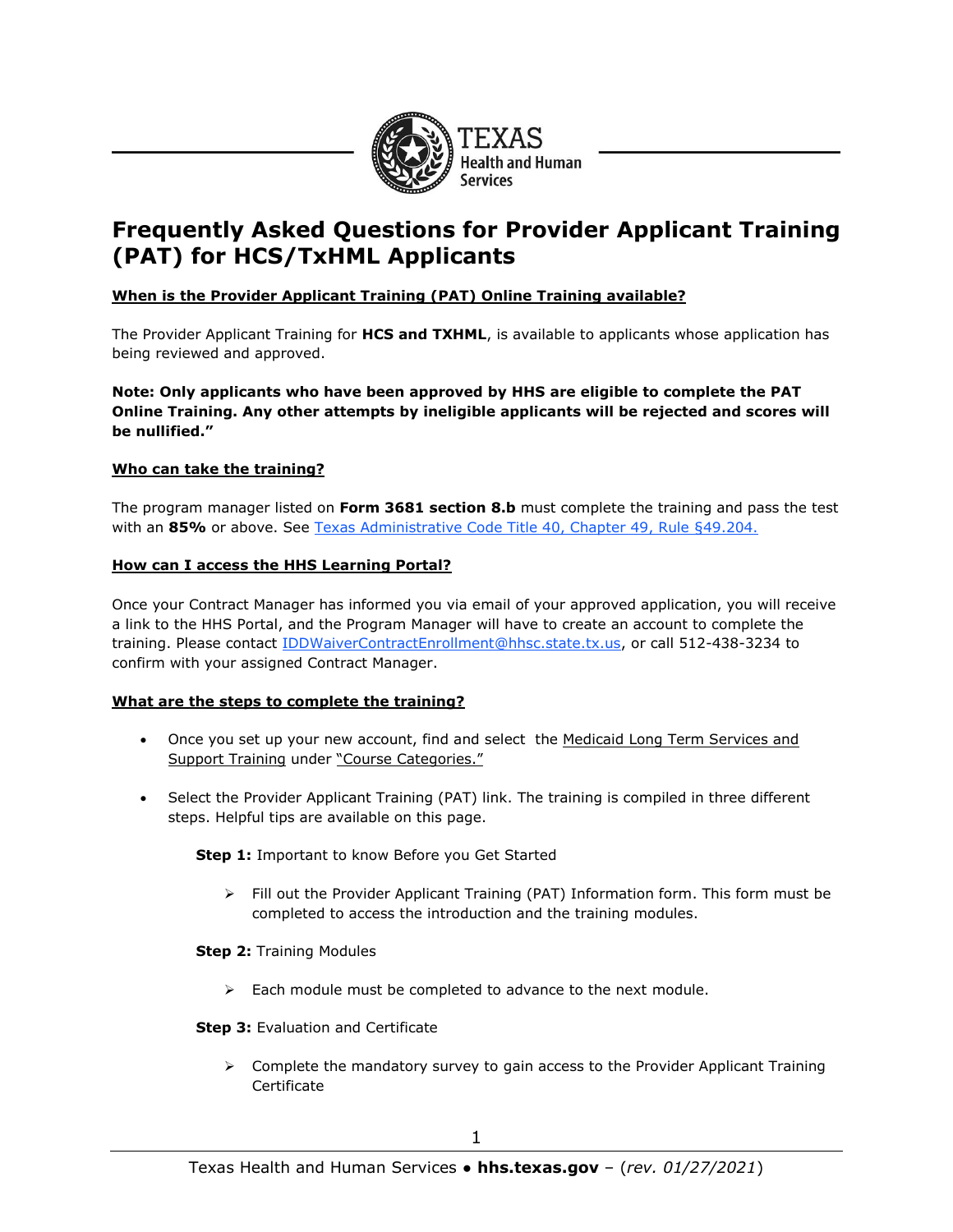- ➢ Make sure to save your certificate of completion
- ➢ You will be notified via email of your test dates

# **How many modules are in the course?**

There are 12 modules.

# **How long can I take to complete the training?**

The training can be completed at your own pace.

# **Note: The program manager will not be allowed to take the test until the training has been completed and a certificate of completion has been generated.**

## **How long do I have to complete the test?**

You will have 40 minutes to complete the test. No additional time will be allotted.

## **May I change my answers?**

Yes, but only within the 40 minutes allotted.

## **How do I get my score?**

The system will grade your test immediately after completing it.

## **The program manager passed the test, what is the next step?**

Your HHS Contract Manager will contact you via email to explain the next steps, which will include scheduling a pre-award site visit.

## **Is there a retake if I failed the test?**

There will be two opportunities to take the test. If you fail a second time you will be required to retake the training. After completion of the training you will have an opportunity for a third test.

**If you do not pass the third test attempt**, please submit a new application if you would still like to become a provider. **DO NOT** submit a copy of the previously denied application. Previously denied applications submitted will be rejected and cause a significant delay in your enrollment. To reapply, visit our resources found on our website, along with instructions on how to fill out the forms.

[How to become an HCS provider](https://hhs.texas.gov/doing-business-hhs/provider-portals/long-term-care-providers/home-community-based-services-hcs) (https://hhs.texas.gov/doing-business-hhs/provider-portals/long-term-care-providers/homecommunity-based-services-hcs)

[How to become a TxHmL provider](https://hhs.texas.gov/doing-business-hhs/provider-portals/long-term-care-providers/texas-home-living/how-become-a-txhml-provider)

(https://hhs.texas.gov/doing-business-hhs/provider-portals/long-term-care-providers/texas-homeliving/how-become-a-txhml-provider)

<https://hhs.texas.gov/laws-regulations/forms>